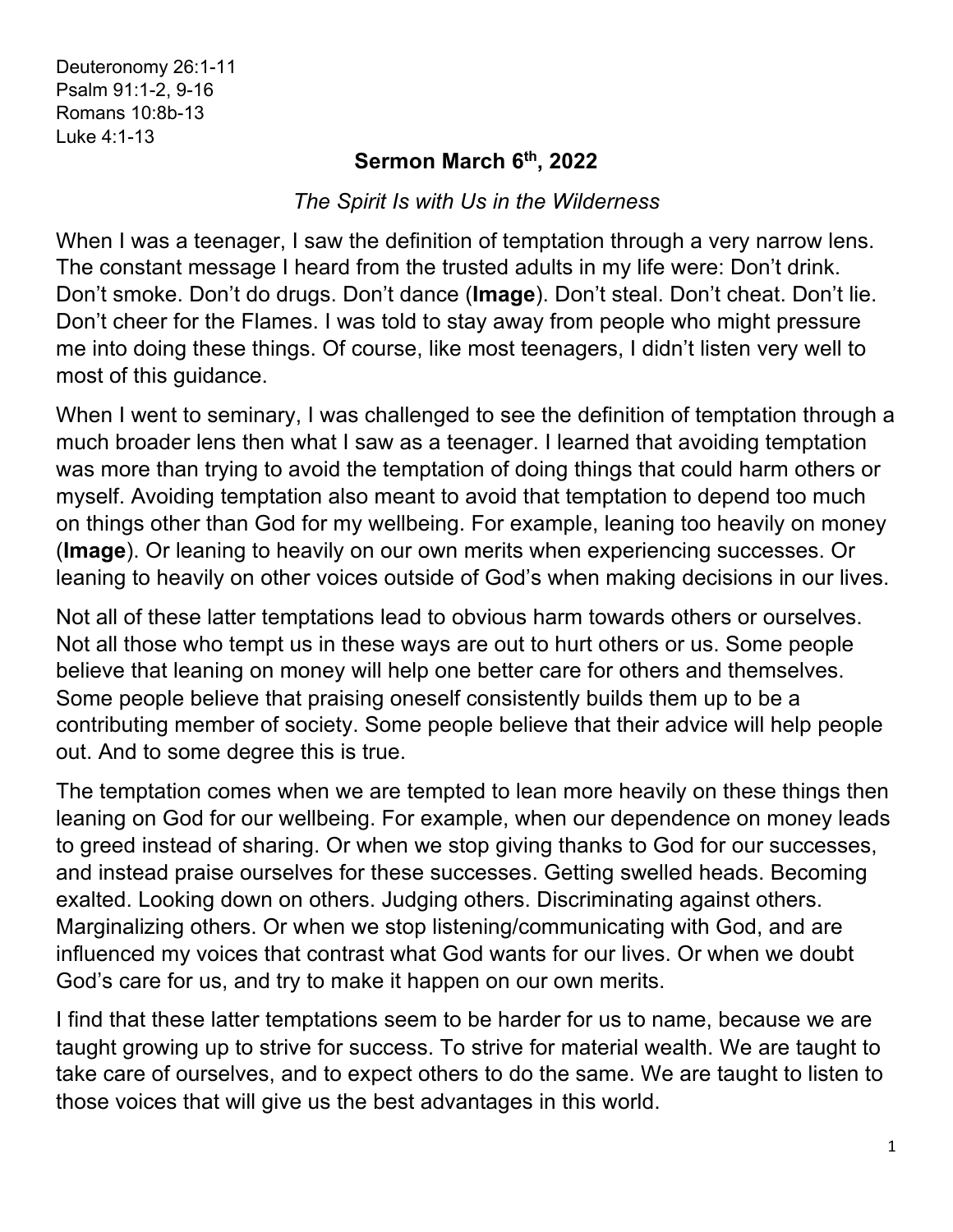These latter temptations are socially acceptable. Unlike, the ones we are taught to avoid growing up. And like I said before, these temptations only become temptations when we put our motivations for wealth, our self-gratitude, and other voices ahead of God in our lives.

Today is the first Sunday in Lent. Today we reflect on our relationship with God, and on how much we really depend on God for our wellbeing.

Martin Luther when talking about our dependence on God's grace stated that all we have to do is look at the First Commandment to see that we cannot fulfill the commandments on our own merit. We struggle to put God first.

Well, in our gospel this morning, we hear about Jesus' experience with temptation. We hear Jesus' response to the temptation he faces. We hear where God is present when Jesus faces temptation.

Jesus is in the wilderness, in a vulnerable state, facing opportunities to depend on something other than the Creator. First it is material things, riches that Jesus is tempted to depend on for his wellbeing. Second, it is someone else's voice that he is tempted to depend on. Third, Jesus is tempted to lean on his own merits, faith, to overcome his fate.

In all three responses to these temptations, Jesus depends on the Creator before anything else. In all three responses to these temptations, Jesus gives us an example to follow when facing the temptation to depend on something or someone other than God in our lives.

First, it is God's word that we are invited to depend on (**Image**). Not the bread we eat. Or the money we earn. When we dedicate time to read and reflect on the word of God in our daily lives, we find ourselves depending on these words for guidance, for comfort, for hope, for healing, for our wellbeing.

Second, it is God that we are invited to worship (**Image**). Not some other voice. By worshipping God, in essence, we are putting God before everything else. We are moving God back to the center of our lives. Whether, it is listening attentively to the Word being proclaimed in a sermon. Or praising God through song. Whether, it is communicating to God in prayer. Or receiving God's forgiveness and renewal in the sacrament. The challenge for us is to continue to put God first when we leave the worship setting.

Third, we are invited to trust in God's care for us, and not try so hard to make it happen on our own merits. Or in other words, it isn't so much about what we do, but about what God does for us. That shapes us into the people God created us to be.